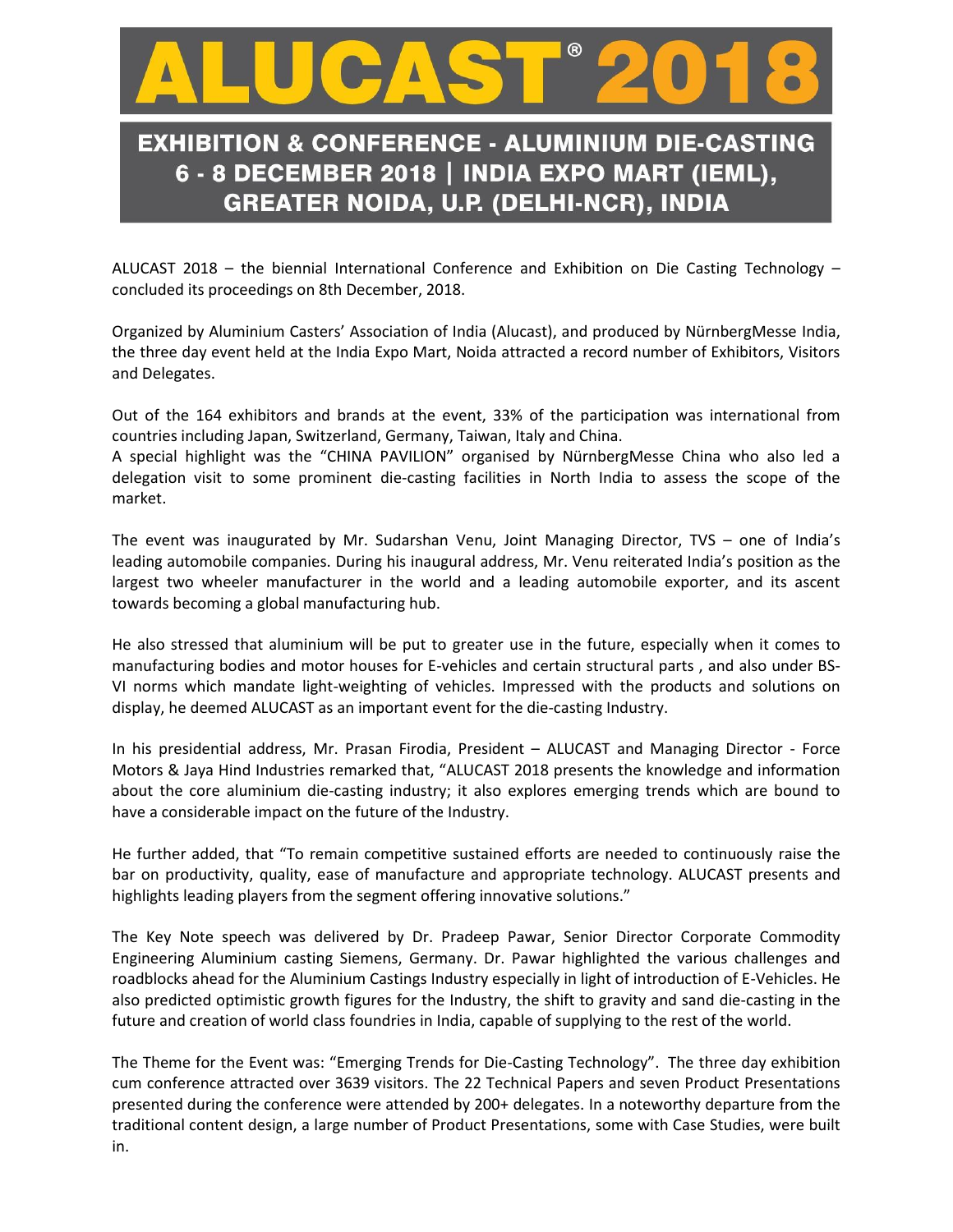The Best Die-Casting & Best Foundry Awards were presented to felicitate foundries with outstanding performance during the year gone by. Jayahind Industries from Pune won the award for best large scale Foundry and Alubee Die-Casters, Hosur in the small scale category. Aakar Foundry, Pune took home the award for Best Casting.

Ms. Sonia Prashar, Managing Director, NuernbergMesse India remains upbeat about the scope of the show and the global die-casting network , "We are very pleased to see that ALUCAST has found its place within the international portfolio of NürnbergMesse Group. With EUROGUSS in Nuremberg, the leading international trade fair for die casting in Europe, CHINA DIECASTING in Shanghai, and two newly established events – EUROGUSS ASIA PACIFIC in Bangkok and EUROGUSS MEXICO in Guadalajara - we have managed to build up world's most valuable die-casting network", she concluded.

ALUCAST offers a focused business platform, which gives participants an opportunity to highlight their latest products and technology on offer and network with a global audience. The exhibition spread over 8000 SqM area managed to showcase castings, machines, accessories, dies, materials, and services equipped with the latest technology.

The relevance of ALUCAST is also endorsed by key exhibitors, Mr. Kedar Vaidya, Head of Business- Die Casting Buhler South Asia, remarked on the side-lines of their participation at the event, "ALUCAST is the only curated platform for the die-casting industry in India. Here we meet the right people, enjoy networking opportunities and exchange ideas. Plus the technical presentations are great. At ALUCAST 2018 we connected with industry leaders, learnt of new technologies coming in and met a wide section of experts from India and abroad."

The next mega edition of the event will take place in Chennai in 2020. For detailed information about the event and latest updates please log on to : [www.alucastexpo.com](http://www.alucastexpo.com/)

## **About ALUCAST**

The Aluminium Casters' Association of India (ALUCAST) is a registered body, with Head Office at Pune, Maharashtra. It is managed by a Board of Trustees. Its list of members includes manufacturers of aluminium castings, users of castings, manufacturers and suppliers of die casting machines and peripherals for die casting machines, foundry chemicals and consumables, design software, casting process simulation software, dies, and others connected with casting manufacture and post casting processes. [www.alucast.co.in](http://www.alucast.co.in/) 

## **About NürnbergMesse**

NürnbergMesse is one of the 15 largest exhibition companies in the world. Its portfolio covers around 120 national and international trade fairs, exhibitions and congresses at the Nuremberg location and throughout the world.

Every year, about 35,000 exhibitors (international share: 44%) and up to 1.5 million visitors (international share of trade visitors: 26%) participate in the own, partner and guest events staged by the NürnbergMesse Group, which is present with subsidiary companies in China, North America, Brazil, Italy and India. The share of international exhibitors at events staged by NürnbergMesse is 41 percent, at 22 percent the international share of trade visitors is also at a high level. Worldwide, the NürnbergMesse Group has a network of around 51 representative agencies which are active in over 116 countries.